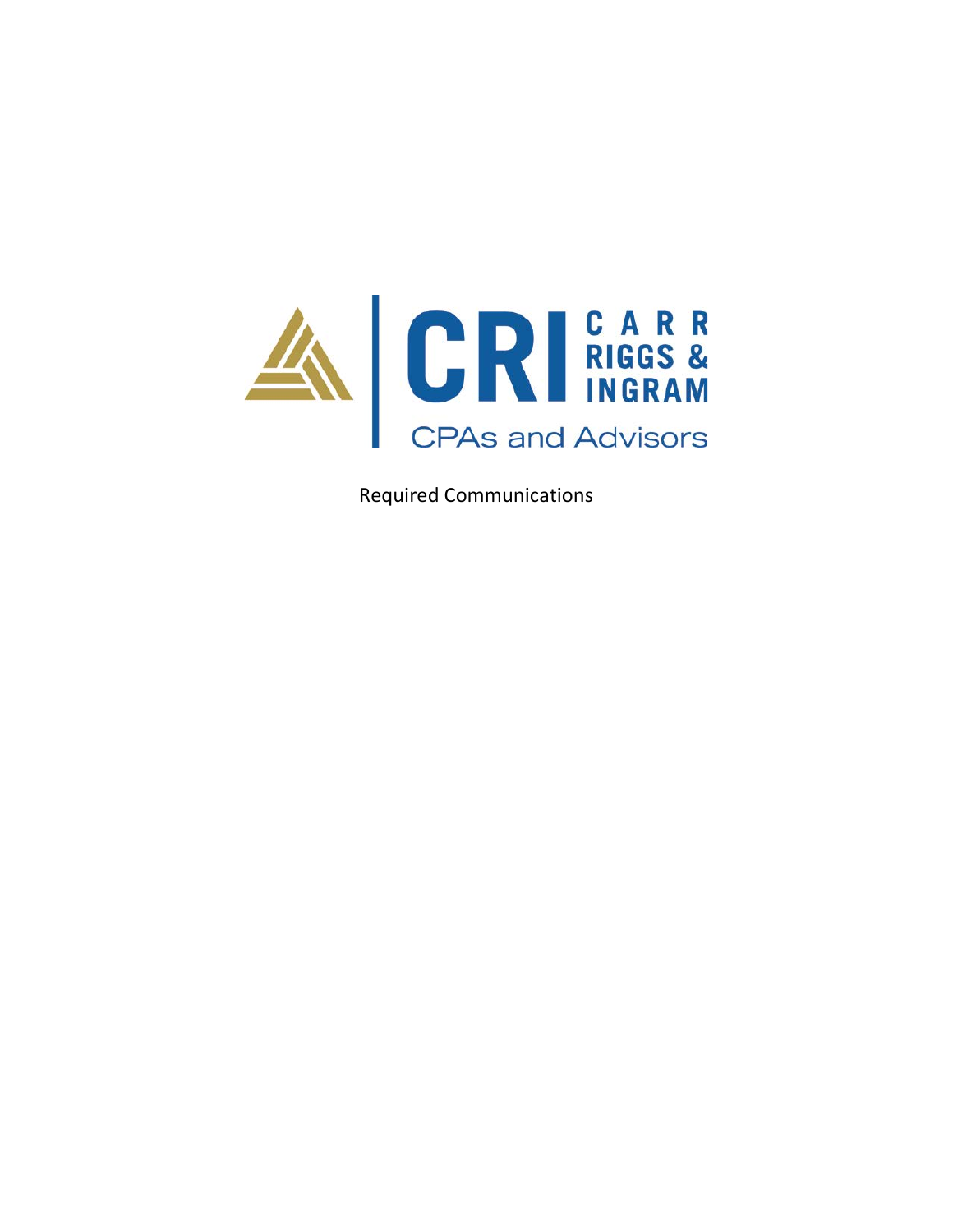

(321) 255-0088 (321) 259-8648 (fax) www.cricpa.com

December 21, 2018

The School Board of St. Lucie County, Florida and Management

Dear School Board and Management:

We are pleased to present the results of our audit of the 2018 financial statement of the School District of St. Lucie County, Florida Internal Accounts Fund ("St. Lucie Internal Accounts Fund").

This report to the School Board and Management summarizes our audit, the report issued and various analyses and observations related to the St. Lucie Internal Accounts Fund accounting and reporting. The document also contains the communications required by our professional standards.

Our audit was designed, primarily, to express an opinion on the St. Lucie Internal Accounts Fund's 2018 financial statement. We considered the School District of St. Lucie County, Florida's current and emerging business needs, along with an assessment of risks that could materially affect the financial statement, and aligned our audit procedures accordingly. We conducted the audit with the objectivity and independence that you, the School Board and Management, expect. We received the full support and assistance of the School District of St. Lucie County, Florida personnel.

At Carr, Riggs & Ingram, LLC (CRI), we are continually evaluating the quality of our professionals' work in order to deliver audit services of the highest quality that will meet or exceed your expectations. We encourage you to provide any feedback you believe is appropriate to ensure that we do not overlook a single detail as it relates to the quality of our services.

This report is intended solely for the information and use of the School Board and Management and should not be used by anyone other than these specified parties.

We appreciate this opportunity to work with you. If you have any questions or comments, please contact me at 321.255.0088 or yclayborne@cricpa.com.

Very truly yours,

Yvonne M. Clayborne, CPA Partner **Carr, Riggs & Ingram, LLC**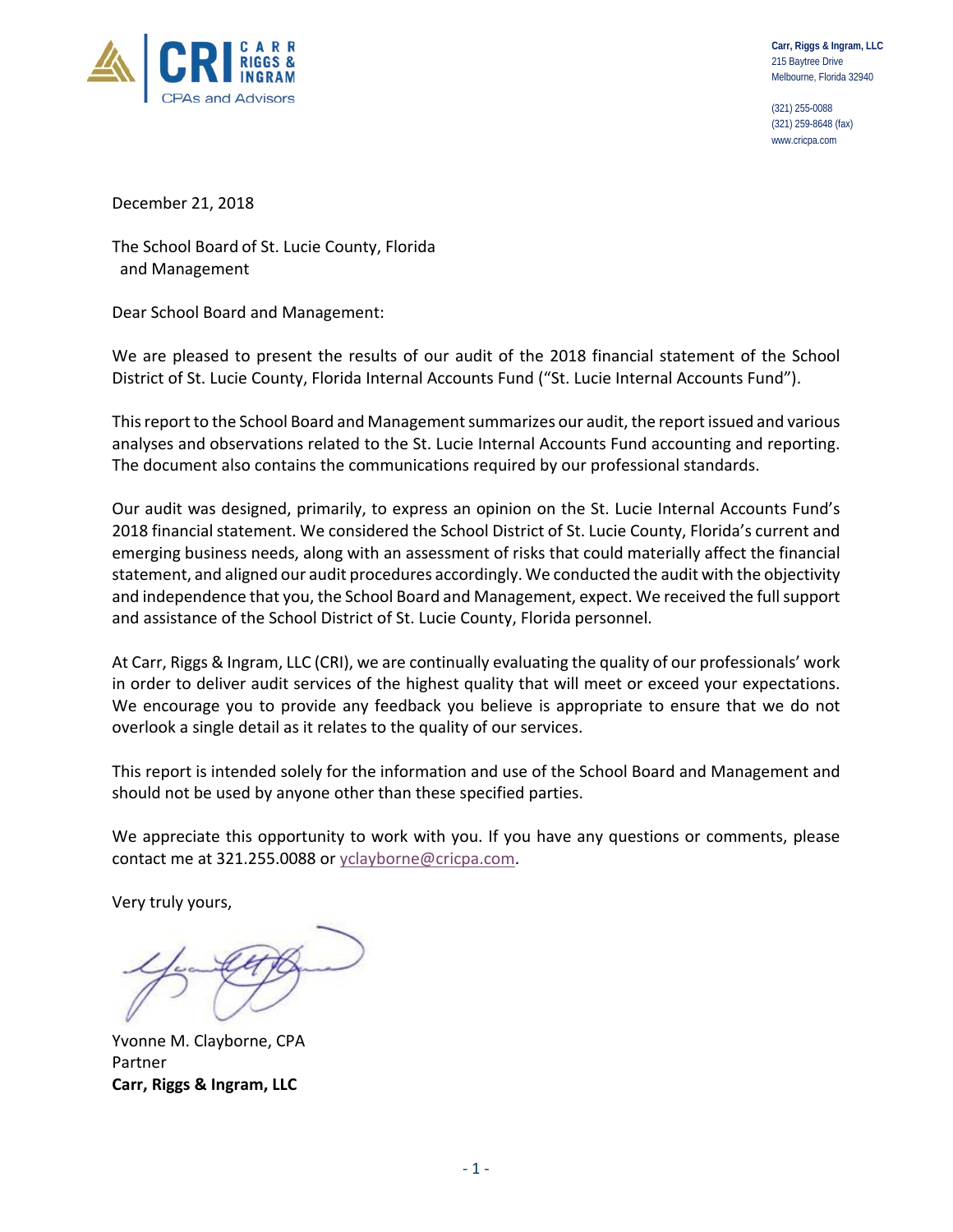As discussed with the School Board and management during our planning process, our audit plan represented an approach responsive to the assessment of risk for the St. Lucie Internal Accounts Fund. Specifically, we planned and performed our audit to:

- Perform audit services, as requested by the School Board, in accordance with auditing standards generally accepted in the United States of America and the standards for financial audits contained in *Government Auditing Standards*, issued by the Comptroller General of the United States, in order to express an opinion on the St. Lucie Internal Accounts Funds' financial statement for the year ended June 30, 2018;
- Communicate directly with the School Board and management regarding the results of our procedures;
- Address with the School Board and management any accounting and financial reporting issues;
- Anticipate and respond to concerns of the School Board and management; and
- Perform other audit-related projects as they arise and upon request.

We wanted to thank the personnel from the Finance Department for their assistance in gathering information needed to conduct the audit. We also wanted to thank the school principals and bookkeepers for their time and cooperation during our audit.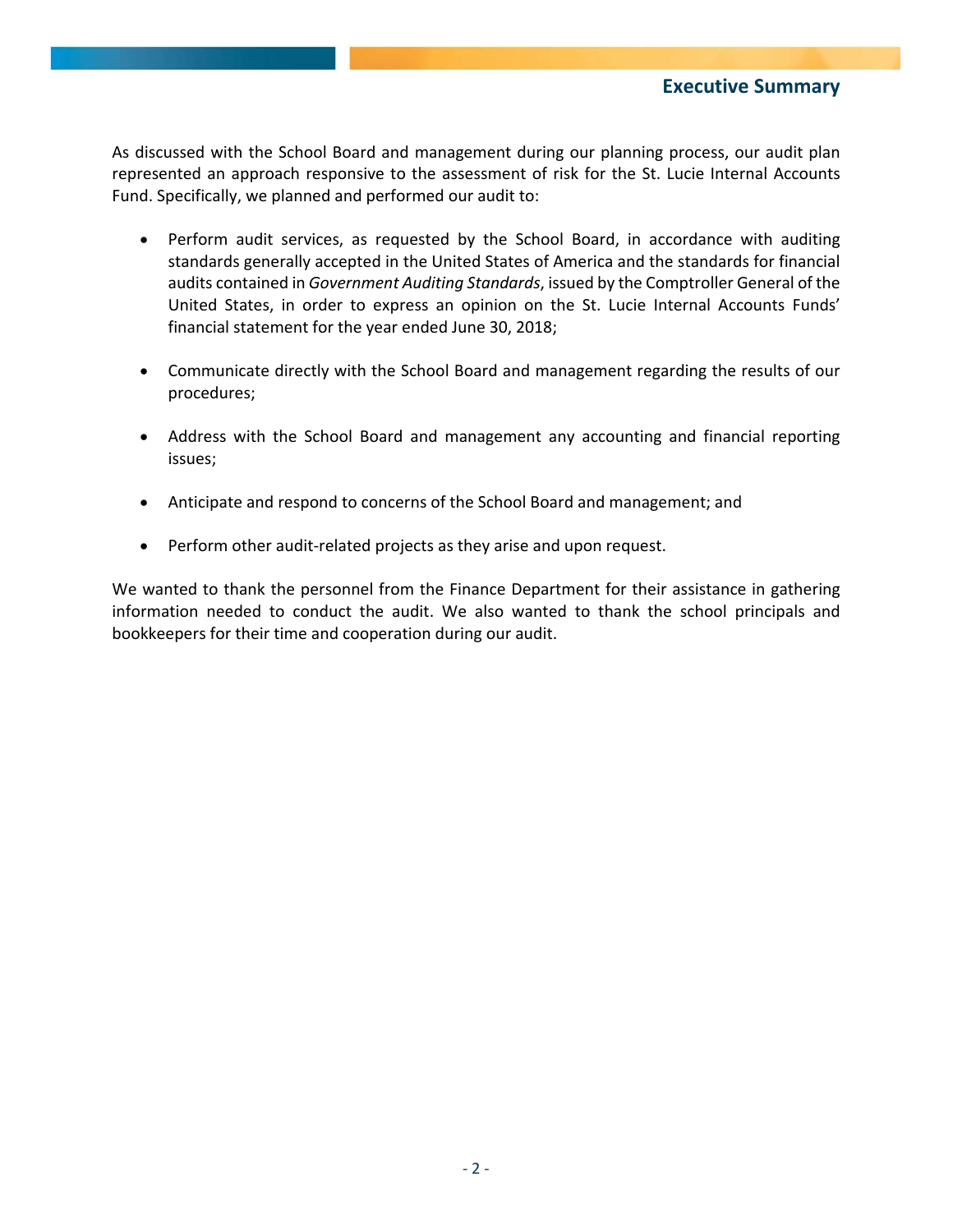**Executive Summary**

| <b>NUMBER OF</b><br><b>FINDINGS</b> | <b>NUMBER OF</b><br><b>SCHOOLS</b> | %    |
|-------------------------------------|------------------------------------|------|
| <b>None</b>                         | 2                                  | 5%   |
|                                     | 6                                  | 15%  |
| $\overline{2}$                      | 8                                  | 21%  |
| 3                                   | 8                                  | 21%  |
| л                                   |                                    | 10%  |
| 5 or more                           | 11                                 | 28%  |
| <b>Total</b>                        | 39                                 | 100% |

The percentage of schools by number of findings for the year ended June 30, 2018 is as follows:

Below is a chart showing the average number of findings per type of school as compared to the prior report.

| Decrease in findings        | 10 schools |
|-----------------------------|------------|
| Constant number of findings | 9 schools  |
| Increase in findings        | 20 schools |

A summary of the activity of the Internal Accounts Fund for the year ended June 30, 2018 is as follows:

| <b>Balance</b><br>July 1, 2017 | <b>Additions</b> |              | <b>Balance</b><br>June 30, 2018 |  |
|--------------------------------|------------------|--------------|---------------------------------|--|
| \$2,503,549                    | \$7,094,674      | (57,041,207) | \$2,557,016                     |  |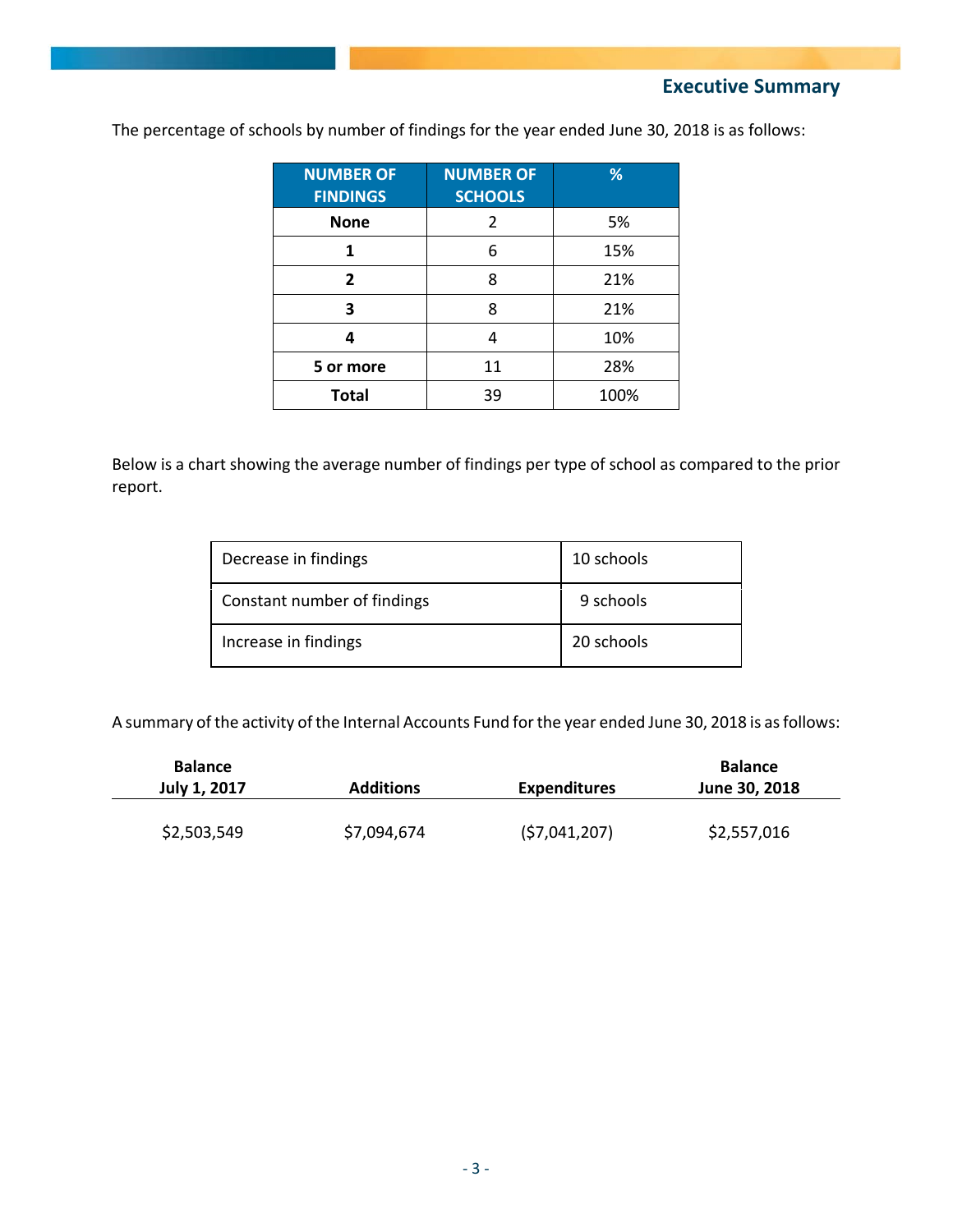We have audited the financial statement of the St. Lucie Internal Accounts Fund for the year ended June 30, 2018, and have issued our report thereon dated December 21, 2018. Professional standards require that we provide you with the following information related to our audit:

| <b>MATTER TO BE COMMUNICATED</b>                                                                                                                                                                                                                      | <b>AUDITORS' RESPONSE</b>                                                                                                                                                                                                                                                                                                                                                                                                                                                                                                                                                                                                                                                                                                                                                                 |
|-------------------------------------------------------------------------------------------------------------------------------------------------------------------------------------------------------------------------------------------------------|-------------------------------------------------------------------------------------------------------------------------------------------------------------------------------------------------------------------------------------------------------------------------------------------------------------------------------------------------------------------------------------------------------------------------------------------------------------------------------------------------------------------------------------------------------------------------------------------------------------------------------------------------------------------------------------------------------------------------------------------------------------------------------------------|
| Auditors' responsibility under Generally<br><b>Accepted Auditing Standards</b>                                                                                                                                                                        | As stated in our engagement letter dated February<br>20, 2017, our responsibility, as described by<br>professional standards, is to express an opinion<br>about whether the financial statement prepared by<br>management with your oversight is fairly presented,<br>in all material respects, in conformity with<br>accounting principles generally accepted in the<br>United States of America (GAAP). Our audit of the<br>financial statement does not relieve you or<br>management of your responsibilities.<br>As part of our audit, we considered the internal<br>control of the St. Lucie Internal Accounts Fund. Such<br>considerations were solely for the purpose of<br>determining our audit procedures and not to provide<br>any assurance concerning such internal control. |
| <b>Client's responsibility</b>                                                                                                                                                                                                                        | Management, with oversight from those charged<br>with governance, is responsible for establishing and<br>maintaining internal controls, including monitoring<br>ongoing activities; for the selection and application<br>of accounting principles; and for the<br>fair<br>presentation in the financial statement of fiduciary<br>assets and liabilities in conformity with the<br>applicable framework. Management is responsible<br>for the design and implementation of programs and<br>controls to prevent and detect fraud.                                                                                                                                                                                                                                                          |
| Planned scope and timing of the audit                                                                                                                                                                                                                 | Our initial audit plan was not significantly altered<br>during our fieldwork.                                                                                                                                                                                                                                                                                                                                                                                                                                                                                                                                                                                                                                                                                                             |
| <b>Management judgments and accounting</b><br>estimates<br>The process used by management in forming<br>particularly sensitive accounting estimates and<br>the basis for the auditor's conclusion regarding<br>the reasonableness of those estimates. | No significant estimates were noted regarding the<br>financial statement.                                                                                                                                                                                                                                                                                                                                                                                                                                                                                                                                                                                                                                                                                                                 |
| Potential effect on the financial statement of<br>any significant risks and exposures<br>Major risks and exposures facing the St. Lucie<br>Internal Funds and how they are disclosed.                                                                 | No such risks or exposures were noted.                                                                                                                                                                                                                                                                                                                                                                                                                                                                                                                                                                                                                                                                                                                                                    |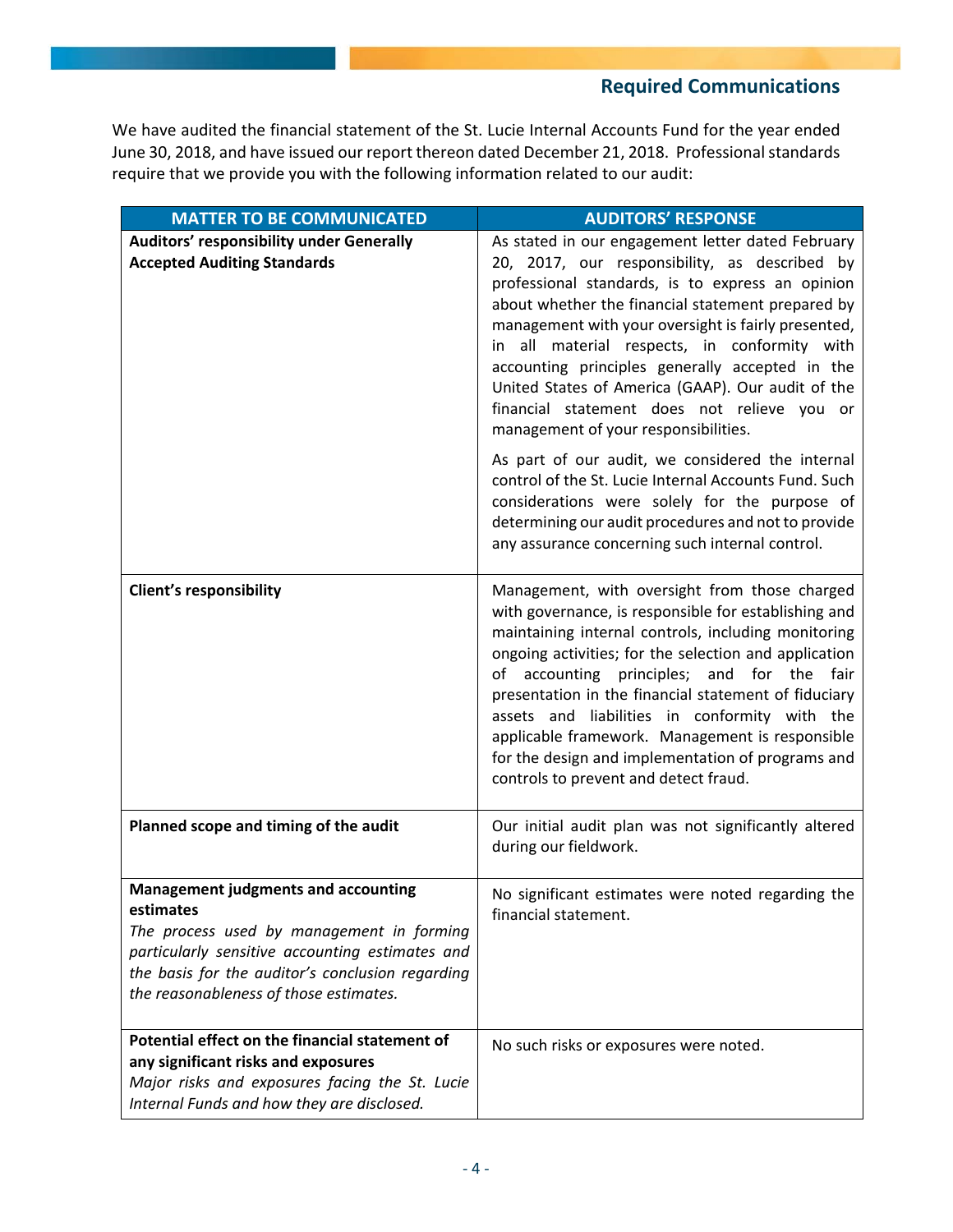| <b>MATTER TO BE COMMUNICATED</b>                                                                                                                                                                                                                                                                                                                                                                                                                                                                                                                                                                                                                                                    | <b>AUDITORS' RESPONSE</b>                                                                                                                     |  |  |  |
|-------------------------------------------------------------------------------------------------------------------------------------------------------------------------------------------------------------------------------------------------------------------------------------------------------------------------------------------------------------------------------------------------------------------------------------------------------------------------------------------------------------------------------------------------------------------------------------------------------------------------------------------------------------------------------------|-----------------------------------------------------------------------------------------------------------------------------------------------|--|--|--|
| Significant accounting policies, including critical<br>accounting policies and alternative treatments<br>within generally accepted accounting principles<br>and the auditors' judgment about the quality of<br>accounting principles                                                                                                                                                                                                                                                                                                                                                                                                                                                | See Note 1 to the financial statement.                                                                                                        |  |  |  |
| Significant difficulties encountered in the audit<br>significant difficulties, for example,<br>Any<br>unreasonable logistical constraints or lack of<br>cooperation by management.                                                                                                                                                                                                                                                                                                                                                                                                                                                                                                  | None.                                                                                                                                         |  |  |  |
| <b>Disagreements with management</b><br>Disagreements, whether or not subsequently<br>resolved, about matters significant to the<br>financial statement or auditors' report. This does<br>not include those that came about based on<br>incomplete facts or preliminary information.                                                                                                                                                                                                                                                                                                                                                                                                | None.                                                                                                                                         |  |  |  |
| <b>Other findings or issues</b><br>Matters significant to oversight of the financial<br>reporting practices by those charged with<br>governance. For example, an entity's failure to<br>obtain the necessary type of audit, such as one<br>under Government Auditing Standards,<br>in<br>addition to GAAS.                                                                                                                                                                                                                                                                                                                                                                          | None.<br><b>We</b><br>made<br>certain<br>recommendations<br>tor<br>improvements in internal control in our report dated<br>December 21, 2016. |  |  |  |
| Matters arising from the audit that were<br>discussed with, or the subject of<br>correspondence with, management<br>Business conditions that might affect risk or<br>discussions regarding accounting practices or<br>application of auditing standards.                                                                                                                                                                                                                                                                                                                                                                                                                            | None.                                                                                                                                         |  |  |  |
| <b>Corrected and uncorrected misstatements</b><br>All significant audit adjustments arising from the<br>audit, whether or not recorded by the School<br>District of St. Lucie County, Florida, that could<br>individually or in the aggregate have a significant<br>effect on the financial statement. All uncorrected<br>misstatements aggregated by us during the<br>current engagement and pertaining to the latest<br>period presented, that were determined by<br>management to be immaterial, both individually<br>and in the aggregate, to the financial statement<br>taken as a whole. Any internal control<br>deficiencies that could have prevented the<br>misstatements. | Please see the following section titled "Summary of<br>Audit Adjustments."                                                                    |  |  |  |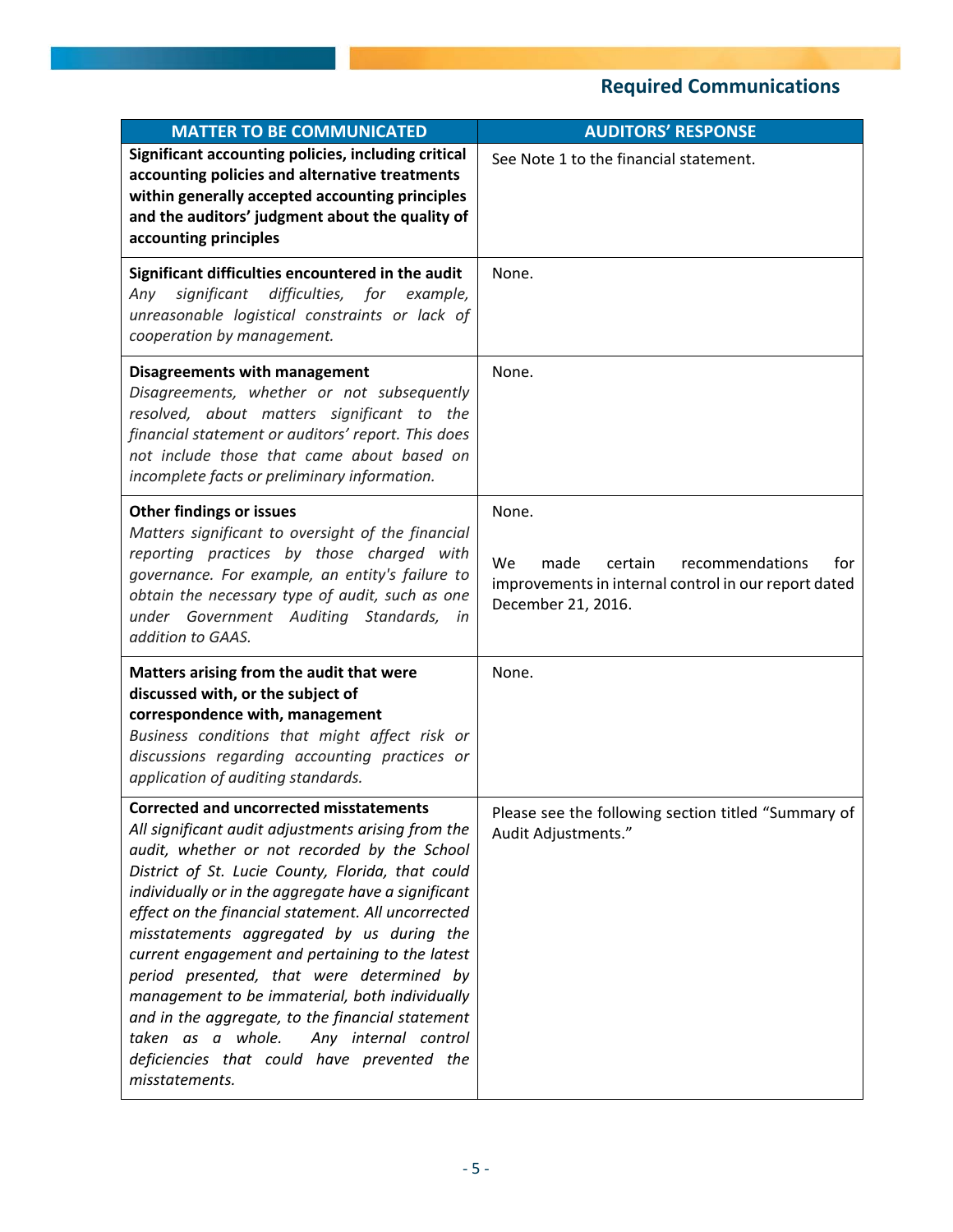| <b>MATTER TO BE COMMUNICATED</b>                                                                                                                                                                                                                                                                                                                                                                                                                      | <b>AUDITORS' RESPONSE</b>                                                                                                                                                                                                                                                                                                                                                                                                                               |
|-------------------------------------------------------------------------------------------------------------------------------------------------------------------------------------------------------------------------------------------------------------------------------------------------------------------------------------------------------------------------------------------------------------------------------------------------------|---------------------------------------------------------------------------------------------------------------------------------------------------------------------------------------------------------------------------------------------------------------------------------------------------------------------------------------------------------------------------------------------------------------------------------------------------------|
| Major issues discussed with management prior<br>to retention<br>Any major accounting, auditing or reporting<br>issues discussed with management in connection<br>with our initial or recurring retention.                                                                                                                                                                                                                                             | None.                                                                                                                                                                                                                                                                                                                                                                                                                                                   |
| <b>Consultations with other accountants</b><br>When management has consulted with other<br>accountants about significant accounting or<br>auditing matters.                                                                                                                                                                                                                                                                                           | None of which we are aware.                                                                                                                                                                                                                                                                                                                                                                                                                             |
| <b>Written representations</b><br>A description of the written representations the<br>auditor requested.                                                                                                                                                                                                                                                                                                                                              | See "Management Representation Letter" section.                                                                                                                                                                                                                                                                                                                                                                                                         |
| <b>Internal control deficiencies</b><br>significant deficiencies<br>material<br>Any<br>or<br>weaknesses in the design or operation of internal<br>control that came to the auditors' attention<br>during the audit.                                                                                                                                                                                                                                   | See "Internal Control Findings" section.                                                                                                                                                                                                                                                                                                                                                                                                                |
| <b>Fraud and illegal acts</b><br>Fraud involving senior management, the School<br>Board or those responsible for internal controls,<br>or causing a material misstatement of the<br>auditor<br>financial<br>statement,<br>where<br>the<br>determines there is evidence that such fraud may<br>exist. Any illegal acts coming to the auditor's<br>attention involving senior management and any<br>other illegal acts, unless clearly inconsequential. | We are unaware of any fraud or illegal acts involving<br>management or causing material misstatement of<br>the financial statement.                                                                                                                                                                                                                                                                                                                     |
| Other information in documents containing<br>audited financial statement<br>auditors'<br>The<br>external<br>responsibility<br>for<br>information in a document containing the audited<br>financial statement, as well as any procedures<br>performed and the results.                                                                                                                                                                                 | Our responsibility related to documents containing<br>the financial statement is to read the other<br>information to consider whether:<br>Such information is materially inconsistent<br>with the financial statement; and<br>We believe such information represents a<br>material misstatement of fact.<br>We have not been provided any such items to date<br>and are unaware of any other documents that<br>contain the audited financial statement. |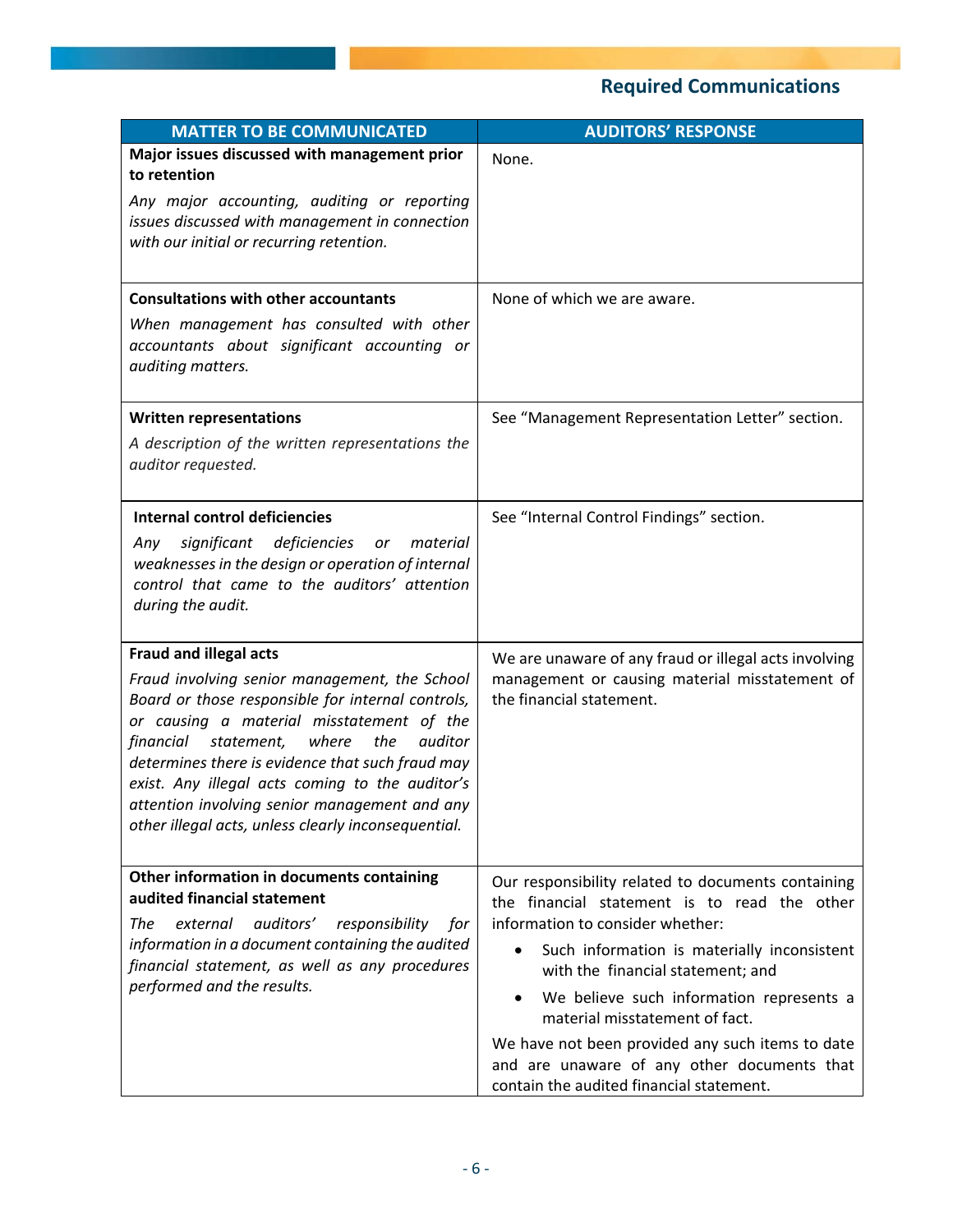### **Summary of Audit Adjustments**

During the course of our audit, we accumulate differences between amounts recorded by the School District of St. Lucie County, Florida and amounts that we believe are required to be recorded under GAAP. Those adjustments are either recorded (corrected) by the School District of St. Lucie County, Florida or passed (uncorrected).

#### **QUALITATIVE MATERIALITY CONSIDERATIONS**

In evaluating the materiality of audit differences when they do arise, we consider both quantitative and qualitative factors, for example:

- Whether the difference arises from an item capable of precise measurement or whether it arises from an estimate, and, if so, the degree of imprecision inherent in the estimate.
- Whether the difference masks a change in earnings or other trends.
- Whether the difference changes a net decrease in assets to net increase, or vice versa.
- Whether the difference concerns an area of the St. Lucie Internal Accounts Fund's operating environment that has been identified as playing a significant role in the St. Lucie Internal Accounts Fund's operations or viability.
- Whether the difference affects compliance with regulatory requirements.
- Whether the difference has the effect of increasing management's compensation for example, by satisfying requirements for the award of bonuses or other forms of incentive compensation.
- Whether the difference involves concealment of an unlawful transaction.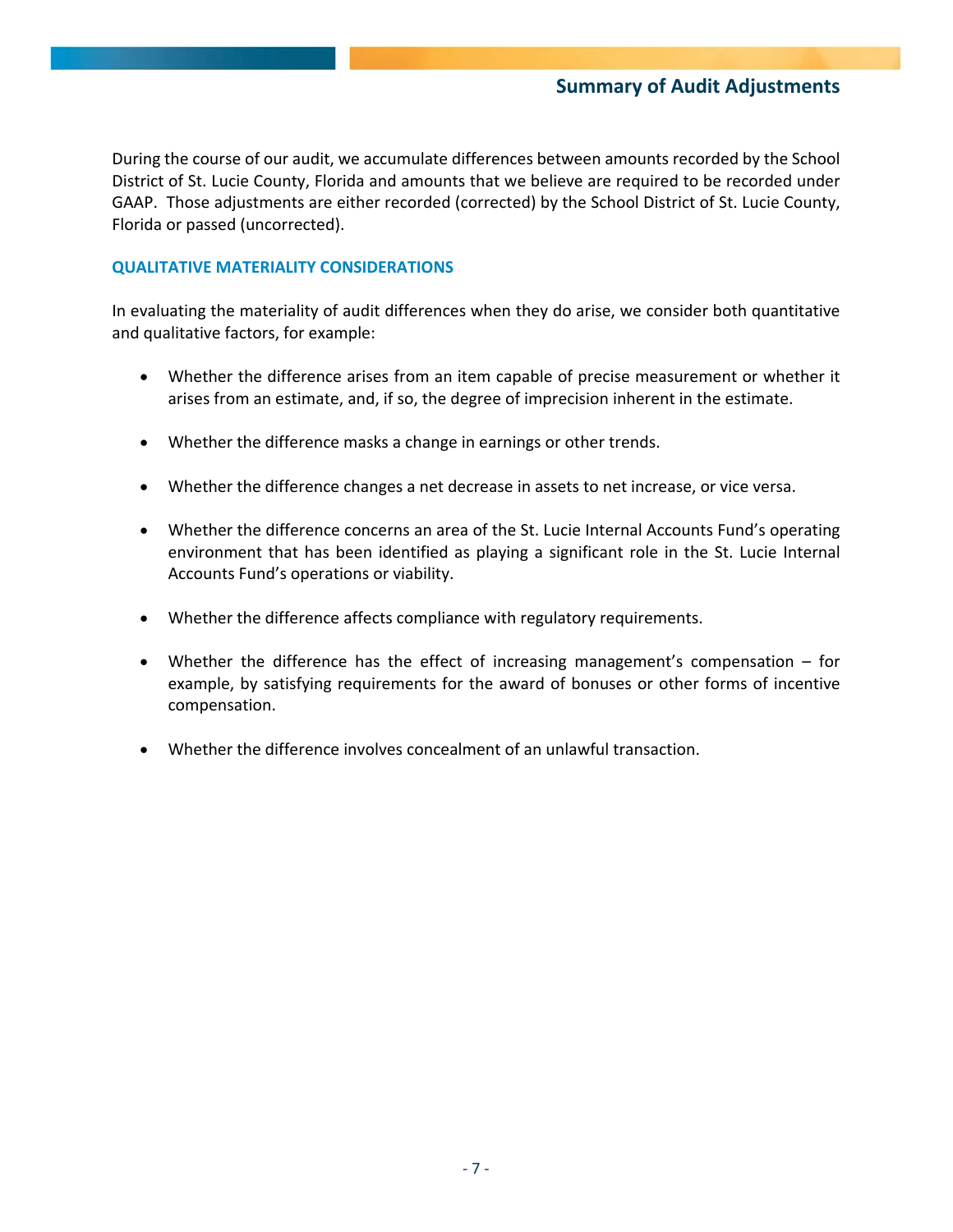## **Summary of Audit Adjustments**

## **Recorded (Corrected Journal Entries)**

|                                       |                         |                 |                    |          | Revenue/       |  |
|---------------------------------------|-------------------------|-----------------|--------------------|----------|----------------|--|
| School                                | #<br><b>Description</b> | <b>Assets</b>   | <b>Liabilities</b> |          | <b>Expense</b> |  |
| <b>Frances K. Sweet Elementary</b>    | 1 Inventory             | \$<br>4,198     |                    |          |                |  |
|                                       | Trusts                  |                 |                    | \$       | (4, 198)       |  |
| Lakewood Park Elementary              | 1 Inventory             | \$<br>2,638     |                    |          |                |  |
|                                       | Departments             |                 |                    | \$       | (517)          |  |
|                                       | General                 |                 |                    | \$       | (2, 121)       |  |
| <b>Parkway Elementary</b>             | 1 Inventory             | \$<br>2,888     |                    |          |                |  |
|                                       | General                 |                 |                    | \$       | (2,888)        |  |
|                                       |                         |                 |                    |          |                |  |
| Dan McCarty Middle                    | 1 Inventory             | \$<br>4,715     |                    |          |                |  |
|                                       | General                 |                 |                    | \$       | (4, 715)       |  |
| <b>Forest Grove Middle</b>            | 1 Inventory             | \$<br>3,662     |                    |          |                |  |
|                                       | General                 |                 |                    | \$       | (3,662)        |  |
|                                       | 2 Inventory             | \$<br>3,836     |                    |          |                |  |
|                                       | General                 |                 |                    | \$       | (3,836)        |  |
| <b>Manatee Academy</b>                | 1 Inventory             | \$<br>4,548     |                    |          |                |  |
|                                       | General                 |                 |                    | \$       | (4, 548)       |  |
| Oak Hammock K-8                       | 1 Inventory             | \$<br>7,622     |                    |          |                |  |
|                                       | Athletics               |                 |                    | \$       | (1, 170)       |  |
|                                       | Music                   |                 |                    | \$       | (261)          |  |
|                                       | Classes                 |                 |                    | \$       | (887)          |  |
|                                       | Clubs                   |                 |                    | \$       | (132)          |  |
|                                       | Departments             |                 |                    | \$       | (1,759)        |  |
|                                       | <b>Trusts</b>           |                 |                    | \$       | (3, 413)       |  |
|                                       |                         |                 |                    |          |                |  |
| Performance-Based Prep Academy        | 1 Accounts Payable      |                 | \$<br>(175)        | \$       |                |  |
|                                       | Classes                 |                 |                    |          | 175            |  |
| <b>Southern Oaks Middle</b>           | 1 Inventory             | \$<br>11,124    |                    |          |                |  |
|                                       | Classes                 |                 |                    | \$       | (10, 766)      |  |
|                                       | General                 |                 |                    | \$       | (358)          |  |
| <b>Southport Middle</b>               | 1 Inventory             | \$<br>6,059     |                    |          |                |  |
|                                       | General                 |                 |                    | \$       | (6,059)        |  |
| St Lucie West Centennial High         | 1 Inventory             | \$<br>8,549     |                    |          |                |  |
|                                       | Departments             |                 |                    | \$       | (5, 355)       |  |
|                                       | General                 |                 |                    | \$       | (3, 194)       |  |
|                                       | 2 Accounts Payable      |                 | \$<br>(4, 874)     |          |                |  |
|                                       | Classes                 |                 |                    | \$       | 4,874          |  |
| St Lucie West K-8                     | 1 Inventory             | \$<br>9,576     |                    |          |                |  |
|                                       | Trusts                  |                 |                    | \$       | (9,576)        |  |
|                                       |                         |                 |                    |          |                |  |
| West Gate K-8                         | 1 Inventory             | \$<br>10,531    |                    |          |                |  |
|                                       | Classes                 |                 |                    | \$       | (5, 565)       |  |
|                                       | Departments             |                 |                    | \$<br>\$ | (180)          |  |
|                                       | General                 |                 |                    |          | (4, 786)       |  |
| <b>Performance Based Prep Academy</b> | 1 Departments           |                 |                    | \$       | (210)          |  |
|                                       | General                 |                 |                    | \$       | 210            |  |
|                                       |                         | \$<br>79,946 \$ | $(5,049)$ \$       |          | (74, 897)      |  |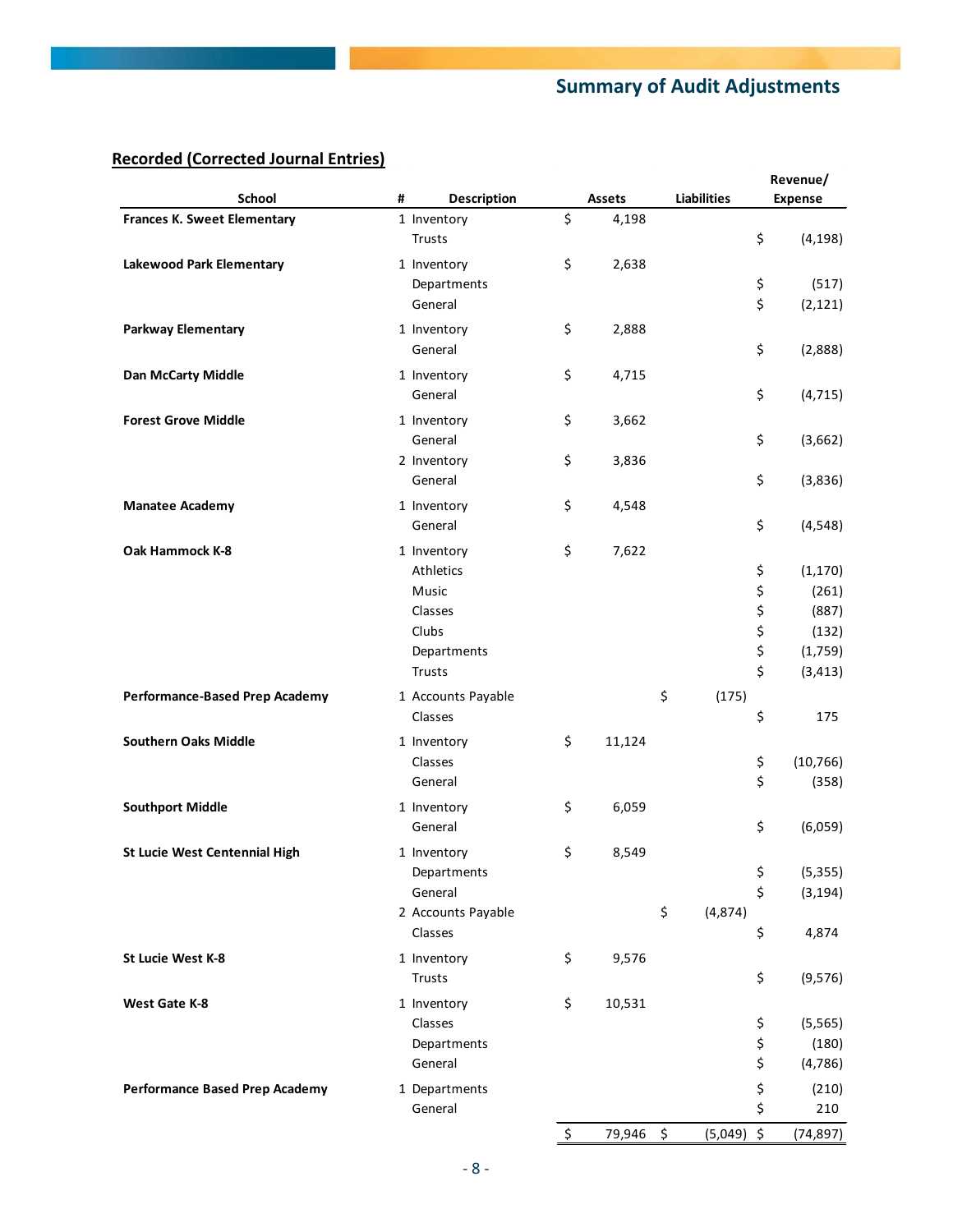## **Summary of Audit Adjustments**

### **Passed (Uncorrected Journal Entries)**

|                                           |                         |                |                    | Revenue/        |
|-------------------------------------------|-------------------------|----------------|--------------------|-----------------|
| School                                    | #<br><b>Description</b> | Assets         | <b>Liabilities</b> | <b>Expense</b>  |
| <b>Chester A Moore School</b>             | 1 Inventory             | \$<br>816      |                    |                 |
|                                           | <b>Trusts</b>           |                |                    | \$<br>(816)     |
| <b>Fairlawn Elementary</b>                | 1 Inventory             | \$<br>2,587    |                    |                 |
|                                           | <b>Trusts</b>           |                |                    | \$<br>(2,587)   |
| <b>Floresta Elementary</b>                | 1 Inventory             | \$<br>2,038    |                    |                 |
|                                           | General                 |                |                    | \$<br>(2,038)   |
| Lakewood Park Elementary                  | 1 Accounts Payable      |                | \$<br>(94)         |                 |
|                                           | Athletics               |                |                    | \$<br>94        |
|                                           | 1 Inventory             |                |                    |                 |
| Lawnwood Elementary                       | General                 | \$<br>446      |                    | \$              |
|                                           |                         |                |                    | (446)           |
| <b>Lincoln Park Academy</b>               | 1 Inventory             | \$<br>1,581    |                    |                 |
|                                           | Music                   |                |                    | \$<br>(272)     |
|                                           | Clubs                   |                |                    | \$<br>(914)     |
|                                           | General                 |                |                    | \$<br>(395)     |
| <b>Rivers Edge Elementary</b>             | 1 Inventory             | \$<br>3,005    |                    |                 |
|                                           | Music                   |                |                    | \$<br>(1, 316)  |
|                                           | <b>Trusts</b>           |                |                    | \$<br>(1,689)   |
| Savanna Ridge Elementary                  | 1 Accounts Payable      |                | \$<br>2,299        |                 |
|                                           | General                 |                |                    | \$<br>(2, 299)  |
|                                           | 2 Inventory             | \$<br>349      |                    |                 |
|                                           | Classes                 |                |                    | \$<br>(264)     |
|                                           | Departments             |                |                    | \$<br>(85)      |
| St. Lucie Elementary                      | 1 Accounts Payable      |                | \$<br>(748)        |                 |
|                                           | <b>Trusts</b>           |                |                    | \$<br>748       |
| <b>Village Green Elementary</b>           |                         | \$<br>300      |                    |                 |
|                                           | 1 Inventory<br>General  |                |                    | \$              |
|                                           |                         |                |                    | (300)           |
| <b>Windmill Point Elementary</b>          | 1 Inventory             | \$<br>974      |                    |                 |
|                                           | <b>Trusts</b>           |                |                    | \$<br>(974)     |
| <b>Creative Arts Academy of St. Lucie</b> | 1 Inventory             | \$<br>326      |                    |                 |
|                                           | Clubs                   |                |                    | \$<br>(326)     |
| Palm Pointe Research School               | 1 Inventory             | \$<br>6,164    |                    |                 |
|                                           | Departments             |                |                    | \$<br>(3, 493)  |
|                                           | Trusts                  |                |                    | \$<br>(2,671)   |
| Samuel S Gaines Academy K-8               | 1 Inventory             | \$<br>1,148    |                    |                 |
|                                           | Music                   |                |                    | \$<br>(394)     |
|                                           | Classes                 |                |                    | \$<br>(464)     |
|                                           | Clubs                   |                |                    | \$<br>(290)     |
|                                           |                         |                |                    |                 |
| <b>Southern Oaks Middle</b>               | 1 Inventory             | \$<br>(190)    |                    |                 |
|                                           | Classes                 |                |                    | \$<br>190       |
| St Lucie West K-8                         | 1 Inventory             | \$<br>(728)    |                    |                 |
|                                           | Trusts                  |                |                    | \$<br>728       |
| <b>Ft Pierce Central High</b>             | 1 Inventory             | \$<br>10,585   |                    |                 |
|                                           | Athletics               |                |                    | \$<br>(3,523)   |
|                                           | Music                   |                |                    | \$<br>(949)     |
|                                           | Classes                 |                |                    | \$<br>(6, 113)  |
|                                           | 2 Inventory             | \$<br>(3, 354) |                    |                 |
|                                           | Music                   |                |                    | \$<br>(726)     |
|                                           | Classes                 |                |                    | \$<br>4,080     |
| Port St Lucie High                        | 1 Inventory             | \$<br>24,503   |                    |                 |
|                                           | Departments             |                |                    | \$<br>(24, 503) |
|                                           |                         |                |                    |                 |
|                                           |                         | \$<br>50,550   | \$<br>1,457        | \$<br>(52,007)  |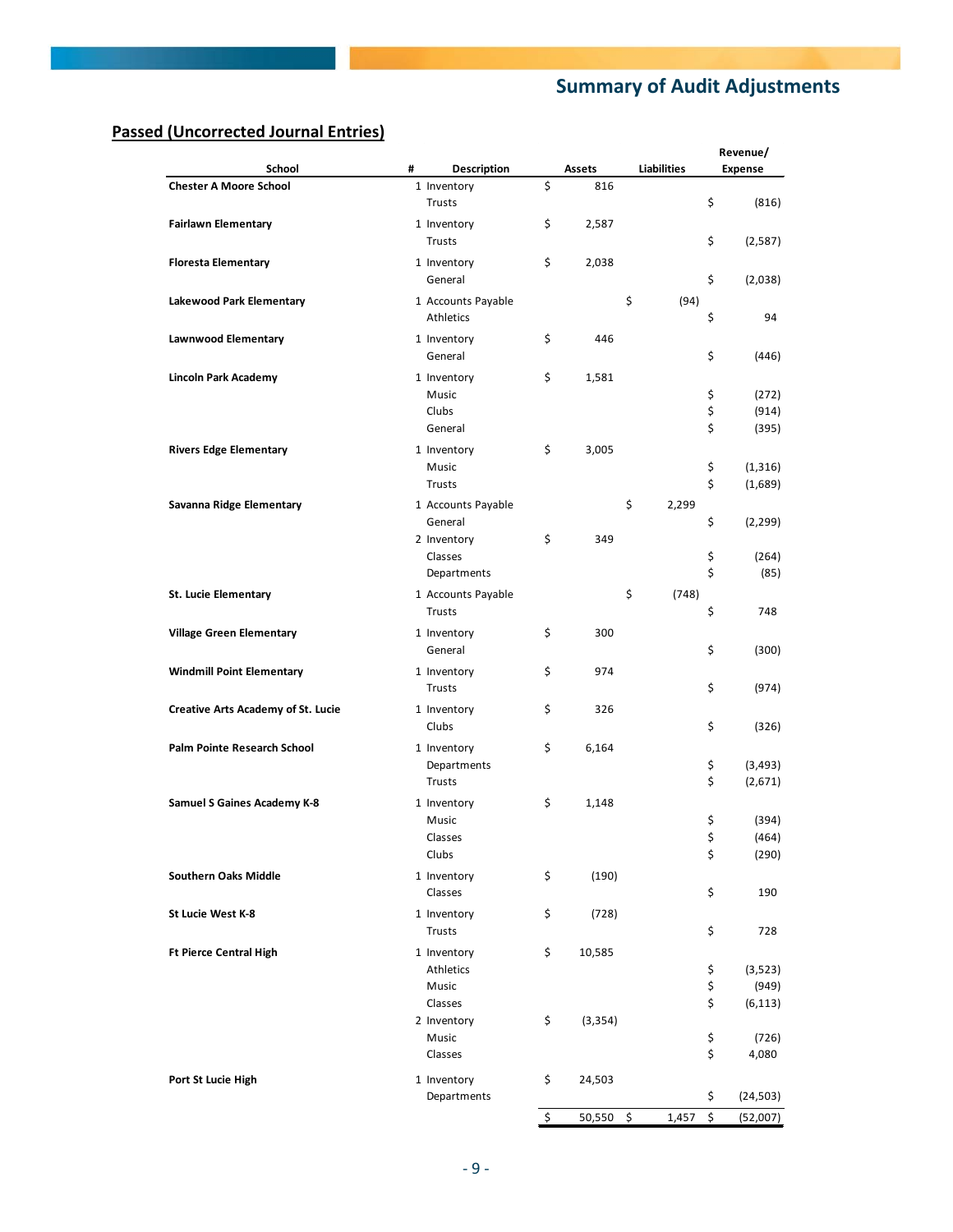#### **Financial Statements**

- 1) We have fulfilled our responsibilities, as set out in the terms of the audit engagement letter dated February 20, 2017, including our responsibility for the preparation and fair presentation of the financial statement in accordance with accounting principles generally accepted in the United States of America (U.S. GAAP) and for preparation of the supplementary information in accordance with the applicable criteria.
- 2) The financial statement referred to above is fairly presented in conformity with U.S. GAAP and include all properly classified funds and other financial information of the Internal Funds. There are no component units that are required by generally accepted accounting principles to be included in the financial reporting entity.
- 3) We acknowledge our responsibility for the design, implementation, and maintenance of internal control relevant to the preparation and fair presentation of financial statement that is free from material misstatement, whether due to fraud or error.
- 4) We acknowledge our responsibility for the design, implementation, and maintenance of internal control to prevent and detect fraud.
- 5) There were no accounting estimates made that are significant to the financial statement.
- 6) There were no related party relationships and transactions, including revenues, expenditures/expenses, loans, transfers, leasing arrangements, and guarantees, and amounts receivable from or payable to related parties that were required to be appropriately accounted for and disclosed in accordance with U.S. GAAP.
- 7) All events subsequent to the date of the financial statement and for which U.S. GAAP requires adjustment or disclosure have been adjusted or disclosed. No events, including instances of noncompliance, have occurred subsequent to the balance sheet date and through the date of this letter that would require adjustment to or disclosure in the aforementioned financial statement.
- 8) The effects of uncorrected misstatements are immaterial, both individually and in the aggregate, to the financial statement for the Internal Funds. A list of the uncorrected misstatements is attached to the representation letter. In addition, we are in agreement with the adjusting journal entries you have proposed; however, they will not be posted in the accounts because our accounting records are kept on a modified cash basis.
- 9) The effects of all known actual or possible litigation, claims, and assessments have been accounted for and disclosed in accordance with U.S. GAAP. (There are no such amounts noted that need to be accounted for or disclosed in the financial statement.)
- 10) Guarantees, whether written or oral, under which the School District of St. Lucie County, Florida's Internal Accounts Fund are contingently liable, if any, have been properly recorded or disclosed. (There were no such guarantees.)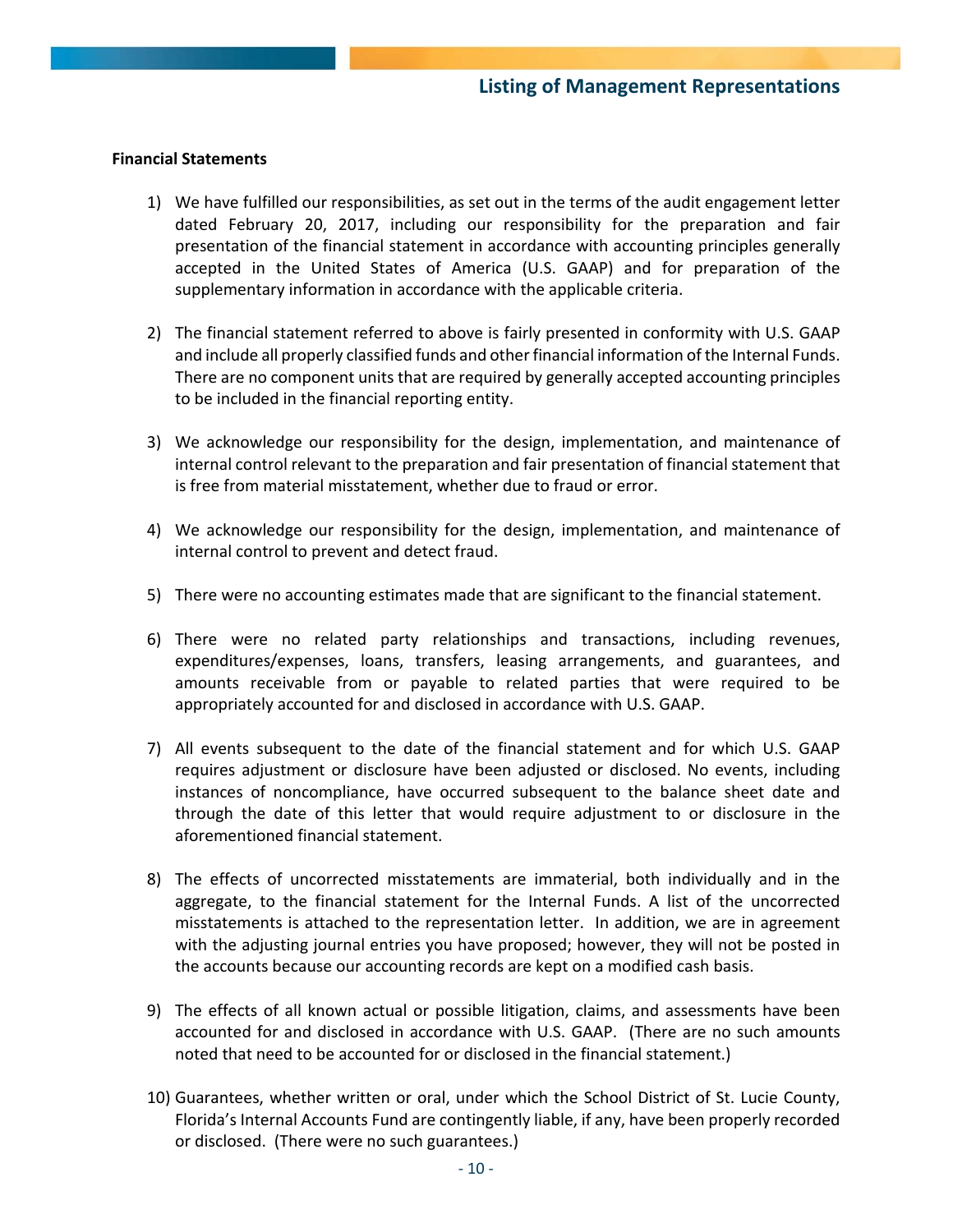#### **Information Provided**

- 11) We have provided you with:
	- a) Access to all information, of which we are aware, that is relevant to the preparation and fair presentation of the financial statement, such as records, documentation, and other matters.
	- b) Additional information that you have requested from us for the purpose of the audit.
	- c) Unrestricted access to persons within the entity from whom you determined it necessary to obtain audit evidence.
	- d) Minutes of the meetings of School Board or summaries of actions of recent meetings for which minutes have not yet been prepared
- 12) All material transactions have been recorded in the accounting records and are reflected in the financial statement.
- 13) We have disclosed to you the results of our assessment of the risk that the financial statement may be materially misstated as a result of fraud.
- 14) Except as made known to you, we have no knowledge of any fraud or suspected fraud that affects the entity and involves:
	- a) Management,
	- b) Employees who have significant roles in internal control, or
	- c) Others where the fraud could have a material effect on the financial statement.
- 15) Except as made known to you, we have no knowledge of any allegations of fraud or suspected fraud affecting the entity's financial statement communicated by employees, former employees, regulators, or others.
- 16) We have no knowledge of instances of noncompliance or suspected noncompliance with provisions of laws, regulations, contracts, or grant agreements, or abuse, whose effects should be considered when preparing the financial statement.
- 17) We have disclosed to you all known actual or possible litigation, claims, and assessments whose effects should be considered when preparing the financial statement. (There were no such matters noted.)
- 18) We have disclosed to you the identity of the school district's related parties and all the related party relationships and transactions of which we are aware. (There were none noted.)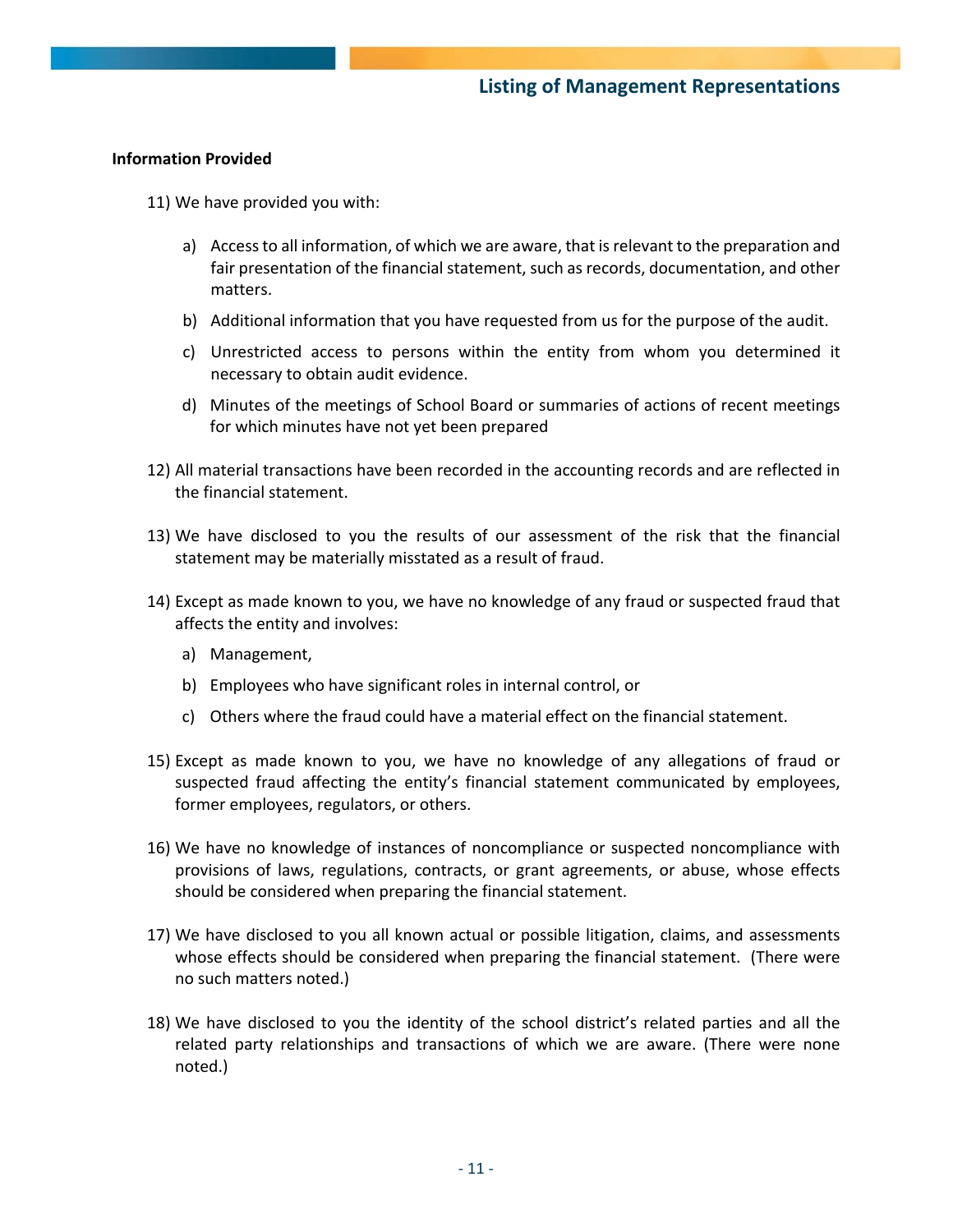#### **Government—specific**

- 19) There have been no communications from regulatory agencies concerning noncompliance with, or deficiencies in, financial reporting practices.
- 20) We have taken timely and appropriate steps to remedy fraud, violations of laws, regulations, contracts, or grant agreements, or abuse that you have reported to us.
- 21) We have a process to track the status of audit findings and recommendations.
- 22) We have identified to you any previous audits, attestation engagements, and other studies related to the audit objectives and whether related recommendations have been implemented.
- 23) We have provided our views on reported findings, conclusions, and recommendations, as well as our planned corrective actions, for the required communications letter. (There were no such findings in the current year that are required to be reported.)
- 24) The School District of St. Lucie County, Florida has no plans or intentions that may materially affect the carrying value or classification of assets or liabilities.
- 25) We are responsible for compliance with the laws, regulations, and provisions of contracts and grant agreements applicable to us and we have identified and disclosed to you all laws, regulations and provisions of contracts and grant agreements that we believe have a direct and material effect on the determination of financial statement amounts or other financial data significant to the audit objectives, including legal and contractual provisions for reporting specific activities in separate funds.
- 26) We have identified and disclosed to you all instances that have occurred or are likely to have occurred, of fraud and noncompliance with provisions of laws and regulations that we believe have a material effect on the financial statements or other financial data significant to the audit objectives, and any other instances that warrant the attention of those charged with governance.
- 27) We have identified and disclosed to you all instances, which have occurred or are likely to have occurred, of noncompliance with provisions of contracts and grant agreements that we believe have a material effect on the determination of financial statement amounts or other financial data significant to the audit objectives. (There were none noted.)
- 28) We have identified and disclosed to you all instances that have occurred or are likely to have occurred, of abuse that could be quantitatively or qualitatively material to the financial statements or other financial data significant to the audit objectives. (There were none noted.)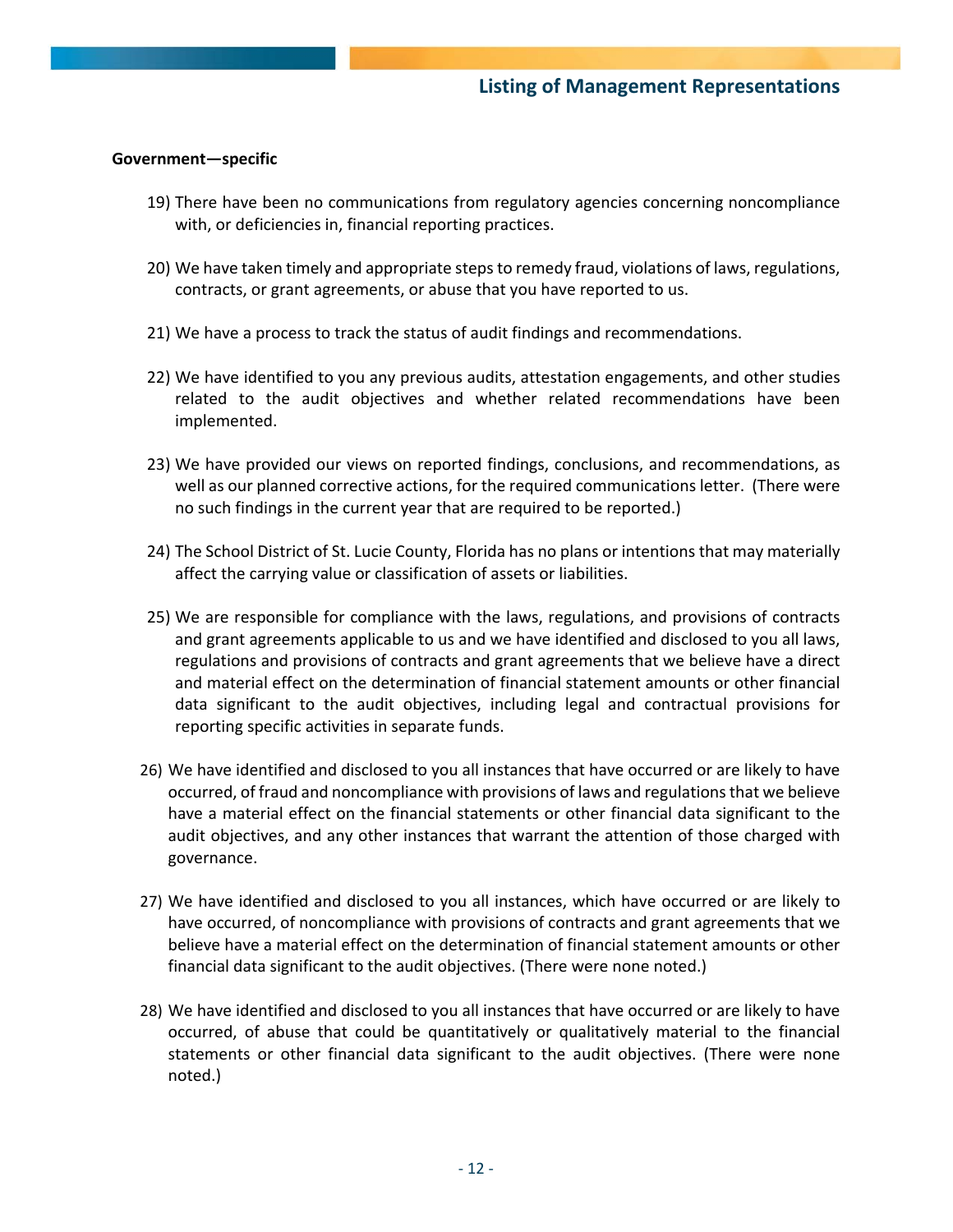### **Listing of Management Representations**

- 29) There are no violations or possible violations of laws and regulations (including those pertaining to adopting, approving, and amending budgets), provisions of contracts and grant agreements and any related debt covenants whose effects should be considered for disclosure in the financial statement, or as a basis for recording a loss contingency, or for reporting on noncompliance.
- 30) As part of your audit, you assisted with preparation of the financial statement and related notes. We acknowledge our responsibility as it relates to those nonaudit services, including that we assume all management responsibilities; oversee the services by designating an individual, preferably within senior management, who possesses suitable skill, knowledge, or experience; evaluate the adequacy and results of the services performed; and accept responsibility for the results of the services. We have reviewed, approved, and accepted responsibility for those financial statements and related notes.
- 31) The School District of St. Lucie County, Florida has satisfactory title to all owned assets reported on the Internal Funds' financial statement, and there are no liens or encumbrances on such assets nor has any asset been pledged as collateral.
- 32) The School District of St. Lucie County, Florida has complied with all aspects of contractual agreements that would have a material effect on the financial statement in the event of noncompliance.
- 33) There are no component units, joint ventures with an equity interest or other related organizations that are required to be disclosed in the financial statements.
- 34) The financial statements properly classify all funds and activities related to the Internal Accounts Fund in accordance with GASB Statement No. 34.
- 35) Investments (reported as cash equivalents) are properly valued.
- 36) Deposits and investments (reported as cash equivalents) are properly classified as to risk and are properly disclosed.
- 37) All deposits are held with financial institutions listed as a Qualified Public Depository by the Florida Department of Financial Services.
- 38) With respect to the schedule of fiduciary assets and liabilities and the schedule of additions, deductions, and changes in internal accounts payable by school for the year ended June 30, 2018:
	- a) We acknowledge our responsibility for presenting the schedule of fiduciary assets and liabilities and the schedule of additions, deductions, and changes in internal accounts payable by school (the "supplementary schedules") for the year ended June 30, 2018 in accordance with accounting principles generally accepted in the United States of America, and we believe the supplementary schedules, including its form and content, are fairly presented in accordance with accounting principles generally accepted in the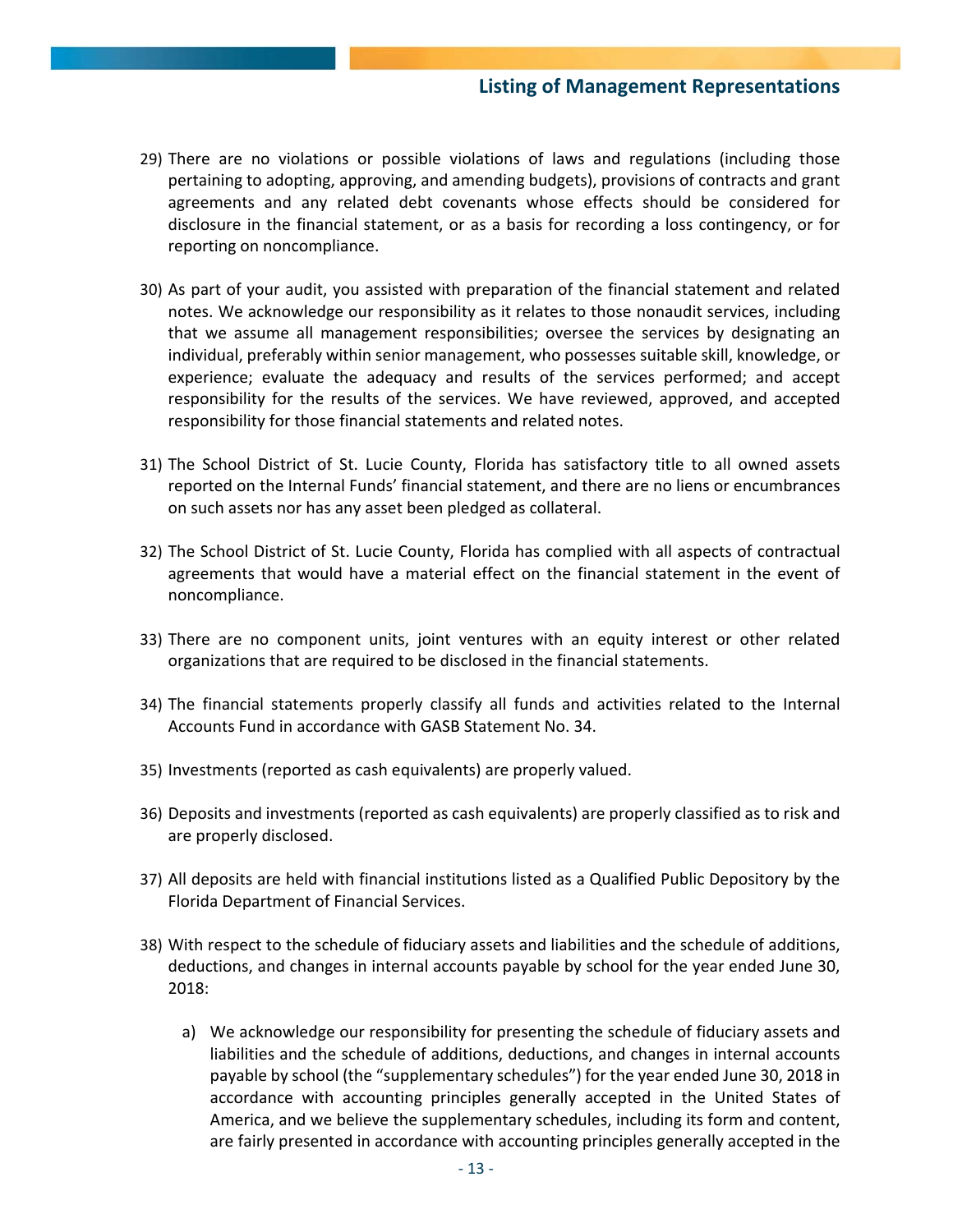United States of America. The methods of measurement and presentation of the supplementary schedules have not changed from those used in the prior period, and we have disclosed to you any significant assumptions or interpretations underlying the measurement and presentation of the supplementary information.

b) If the schedule of fiduciary assets and liabilities and the schedule of additions, deductions, and changes in internal accounts payable by school for the year ended June 30, 2018 are not presented with the audited financial statement, we will make the audited financial statement readily available to the intended users of the supplementary information no later than the date we issue the supplementary information and the auditor's report thereon.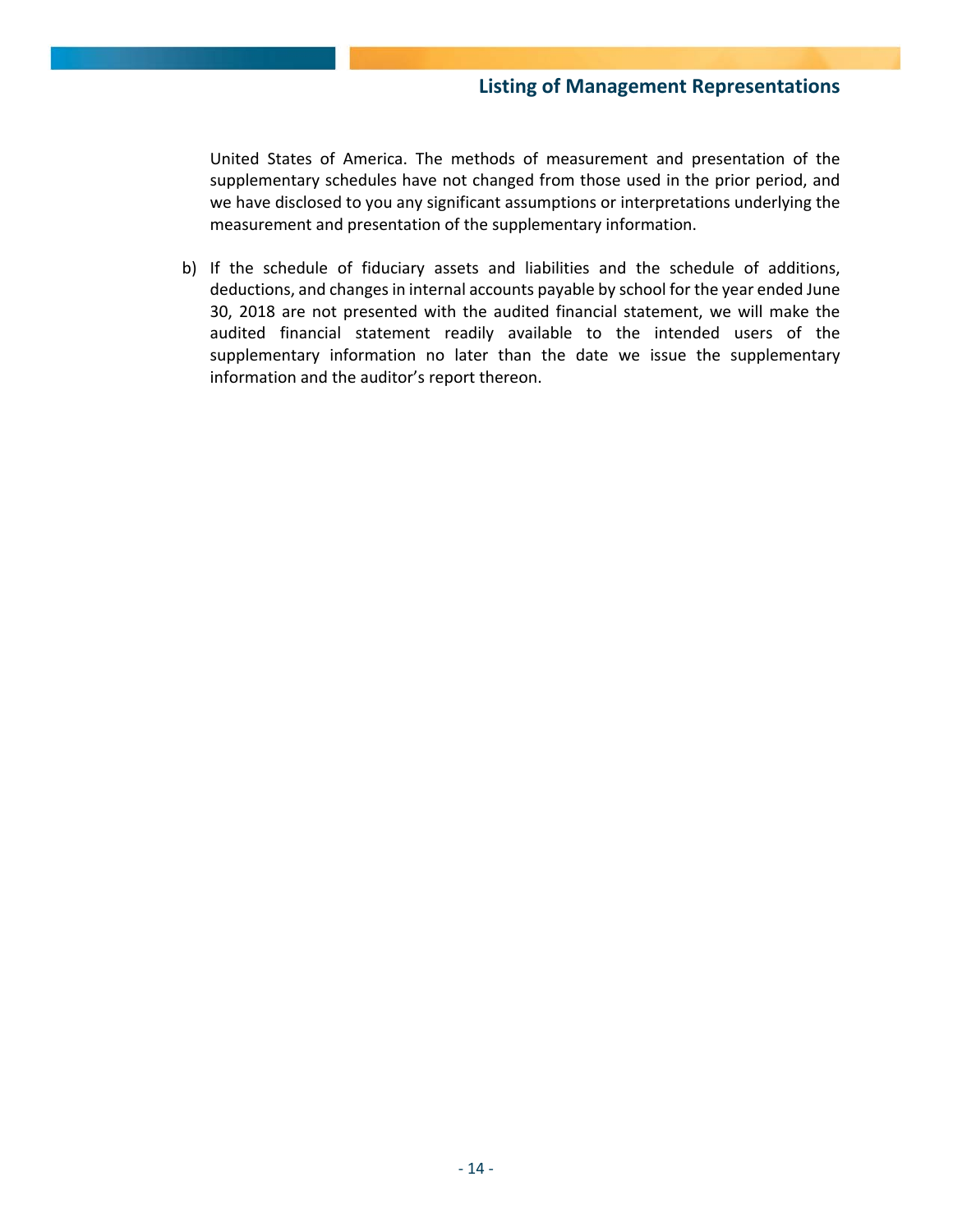The School Board of St. Lucie County, Florida and Management

In planning and performing our audit of the financial statement of fiduciary assets and liabilities for the School District of St. Lucie County, Florida's Internal Accounts Fund ("St. Lucie Internal Funds") as of and for the year ended June 30, 2018, in accordance with auditing standards generally accepted in the United States of America, we considered the School District of St. Lucie County, Florida's Internal Accounts Fund's internal control over financial reporting (internal control) as a basis for designing audit procedures that are appropriate in the circumstances for the purpose of expressing our opinion on the financial statement, but not for the purpose of expressing an opinion on the effectiveness of the St. Lucie Internal Accounts Fund's internal control. Accordingly, we do not express an opinion on the effectiveness of the St. Lucie Internal Accounts Fund's internal control.

A deficiency in internal control exists when the design or operation of a control does not allow management or employees, in the normal course of performing their assigned functions, to prevent, or detect and correct, misstatements on a timely basis. A material weakness is a deficiency, or a combination of deficiencies, in internal control, such that there is a reasonable possibility that a material misstatement of the entity's financial statement will not be prevented, or detected and corrected, on a timely basis.

Our consideration of internal control was for the limited purpose described in the first paragraph and was not designed to identify all deficiencies in internal control that might be material weaknesses. Given these limitations during our audit, we did not identify any deficiencies in internal control that we consider to be material weaknesses. However, material weaknesses may exist that have not been identified.

We did identify matters that we feel are appropriate to communicate to the School District of St. Lucie County, Florida for improving the efficiency of the present accounting system and the operation of the schools' Internal Accounts Fund. We included in the accompanying chart internal control recommendations for Management's consideration. We also noted specific matters involving the internal control of the individual schools and their compliance with applicable laws and regulations that we included in our report dated December 21, 2018.

This communication is intended solely for the information and use of management, the School Board, and others within the St. Lucie Internal Accounts Fund, and is not intended to be, and should not be, used by anyone other than these specified parties.

Cary Riggs & Ingram, L.L.C.

Melbourne, Florida December 21, 2018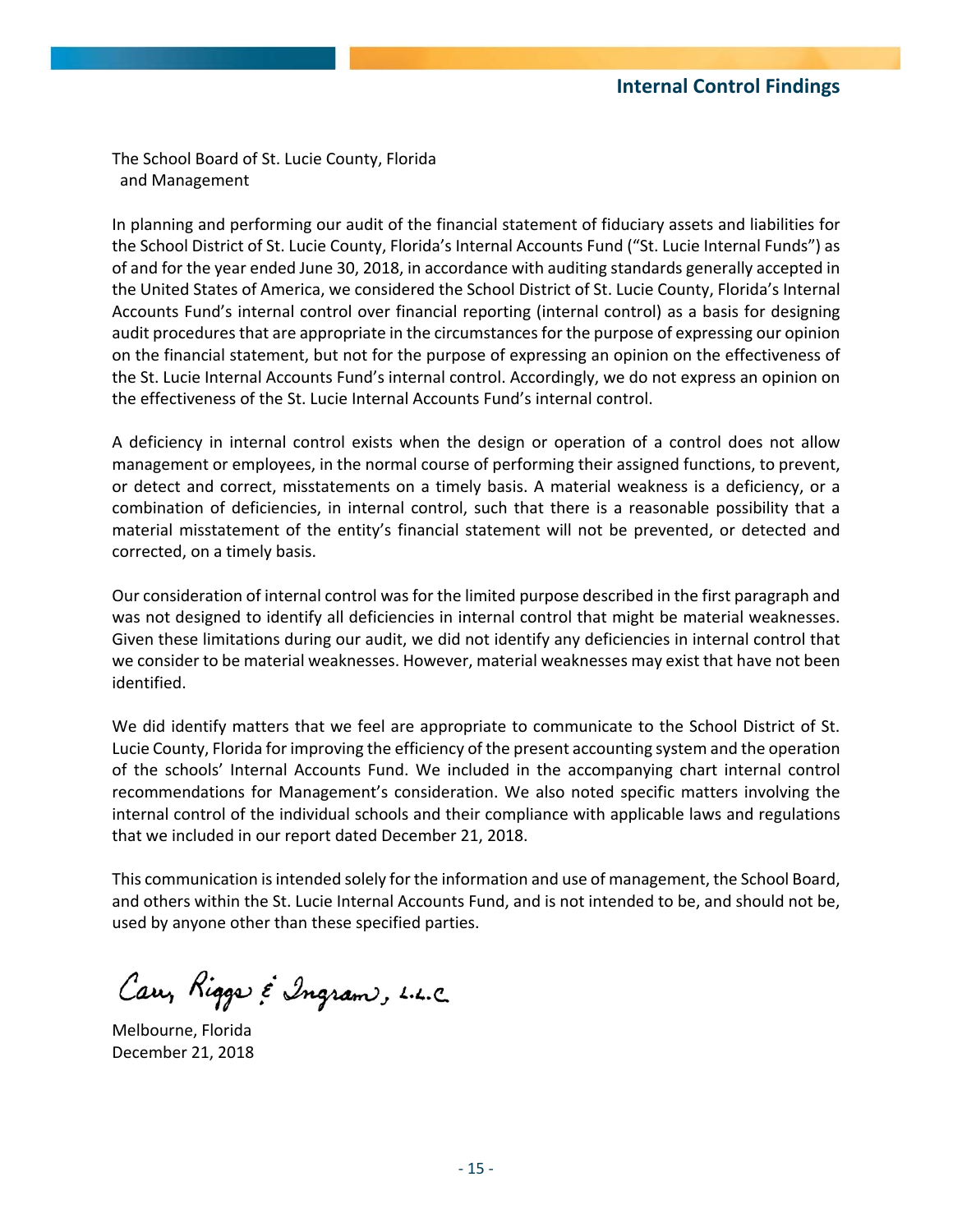The following legend should be used in conjunction with reviewing the "Rating" of each of the identified internal control items:

| $IP =$                          |               | $D =$                     | $SD =$                                                                                                                                                                                                                                                                                                                                                                                                                                                            | $MW =$                                                                                                                                                                                                                                                                                                                                        |
|---------------------------------|---------------|---------------------------|-------------------------------------------------------------------------------------------------------------------------------------------------------------------------------------------------------------------------------------------------------------------------------------------------------------------------------------------------------------------------------------------------------------------------------------------------------------------|-----------------------------------------------------------------------------------------------------------------------------------------------------------------------------------------------------------------------------------------------------------------------------------------------------------------------------------------------|
| <b>Improvement Point</b>        |               | <b>Control Deficiency</b> | <b>Significant Deficiency</b>                                                                                                                                                                                                                                                                                                                                                                                                                                     | <b>Material Weakness</b>                                                                                                                                                                                                                                                                                                                      |
| <b>CONTROL</b><br><b>NUMBER</b> | <b>RATING</b> | <b>AREA</b>               | <b>ITEM NOTED</b>                                                                                                                                                                                                                                                                                                                                                                                                                                                 | <b>SUGGESTION</b>                                                                                                                                                                                                                                                                                                                             |
| 18-01                           | IP            | Cash collections          | Cash collected by<br>teachers and sponsors is<br>not always remitted to<br>the bookkeeper in a<br>timely matter. School<br><b>Board Policy (A Principal</b><br>Manual for Internal<br>Accounting) states that<br>collections made outside<br>of the school office must<br>be turned in to the<br>school office no later<br>than the next business<br>day. This matter was<br>noted at 12 schools this<br>year. This is a repeat<br>finding from June 30,<br>2015. | We recommend<br>additional training be<br>provided to the school<br>principals, bookkeepers,<br>teachers and sponsors to<br>reiterate that collections<br>made outside the school<br>office must be turned in<br>to the bookkeeper no<br>later than the next<br>business day and that<br>funds are not to be left in<br>classrooms overnight. |
| 18-02                           | IP            | Fundraisers               | <b>Fundraiser Financial</b><br>Forms were not<br>completed for all<br>fundraising activities. We<br>noted that Fundraiser<br>Financial Forms were not<br>completed for all<br>fundraisers at 22 of the<br>schools. School Board<br>Policy (A Principal's<br>Manual for Internal<br>Accounting) states that a<br>financial report must be<br>filed with the principal<br>after each fundraising<br>activity. This is a repeat<br>finding from June 30,<br>2015.    | We recommend the<br>sponsors and principals<br>at each school be<br>reminded of the policies<br>with regards to<br>fundraising activities to<br>ensure that activities are<br>pre-approved and the<br>financial outcome of the<br>fundraisers are properly<br>accounting for by those<br>involved in the activities.                          |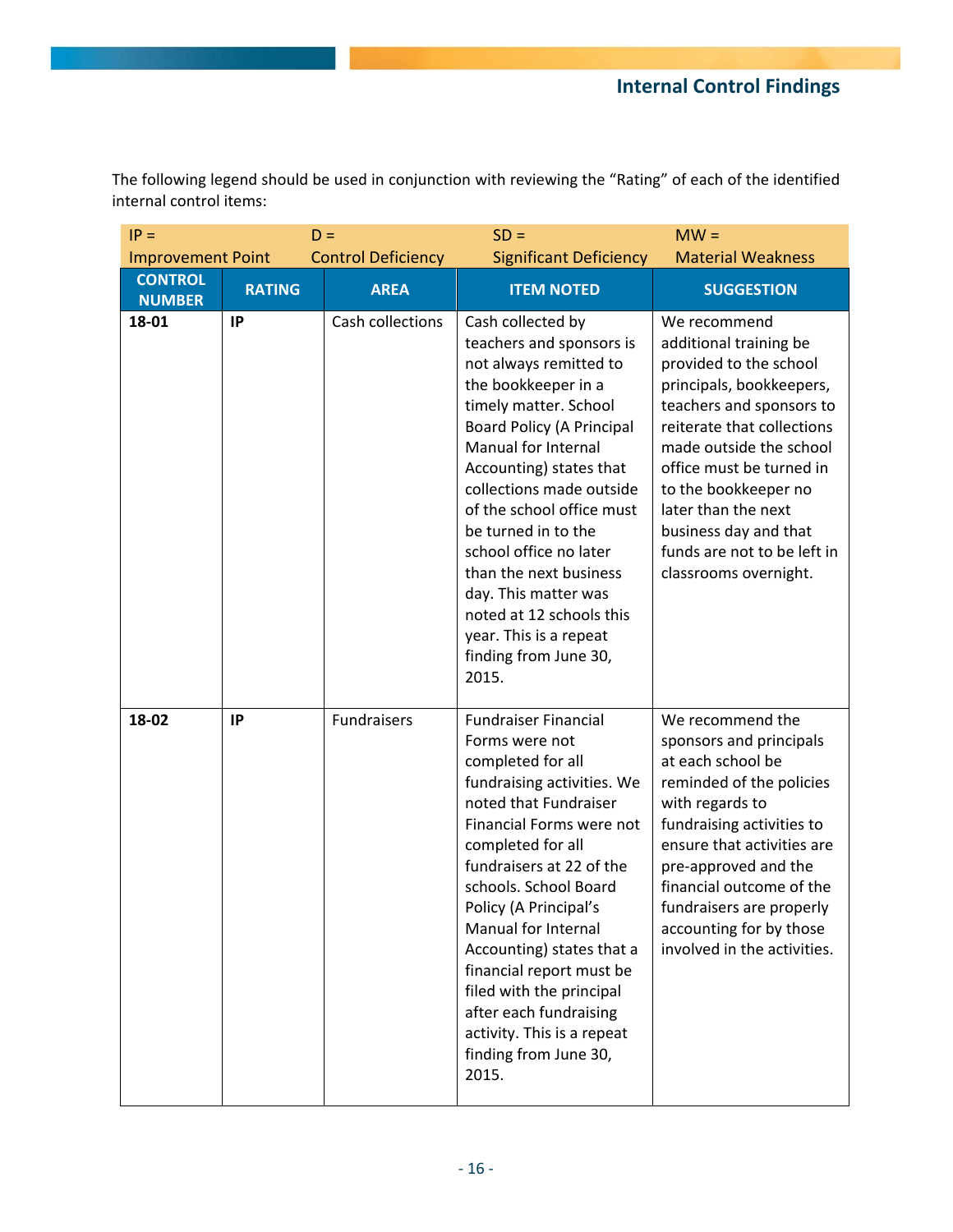# **Internal Control Findings**

| <b>CONTROL</b><br><b>NUMBER</b> | <b>RATING</b> | <b>AREA</b>                                                  | <b>ITEM NOTED</b>                                                                                                                                                                                                                                                                                                                                                                                                                                         | <b>SUGGESTION</b>                                                                                                                                                                                                                                                                       |
|---------------------------------|---------------|--------------------------------------------------------------|-----------------------------------------------------------------------------------------------------------------------------------------------------------------------------------------------------------------------------------------------------------------------------------------------------------------------------------------------------------------------------------------------------------------------------------------------------------|-----------------------------------------------------------------------------------------------------------------------------------------------------------------------------------------------------------------------------------------------------------------------------------------|
| 18-03                           | IP            | Principal's<br>Reports and<br><b>Bank</b><br>Reconciliations | Not all monthly<br>Principal's Reports and<br>bank reconciliations were<br>completed and<br>authorized timely. We<br>noted this matter at 7<br>schools. School Board<br>Policy (A Principal's<br>Manual for Internal<br>Accounting) states that<br>Principal's Reports and<br>bank reconciliation<br>reports are to be<br>completed and reviewed<br>by the 20 <sup>th</sup> of the<br>following month. This is a<br>repeat finding from June<br>30, 2015. | We recommend the<br>principals and<br>bookkeepers be<br>familiarized or reminded<br>of the above policy in<br>order to ensure the<br>monthly Principal's<br>Reports and bank<br>reconciliations are<br>completed and approved<br>timely.                                                |
| 18-04                           | IP            | Sales Tax                                                    | Sales tax was not paid as<br>required by the Florida<br>Department of Revenue<br>where items were resold<br>for profit. This matter<br>was noted at 3 schools.<br>School Board Policy (A<br>Principal's Manual for<br>Internal Accounting)<br>states that, if items are<br>purchase to resell, they<br>are subject to sales tax.<br>This is a repeat finding<br>from June 30, 2016.                                                                       | We recommend the<br>bookkeepers, sponsors<br>and principals at each<br>school be reminded of<br>the District's policies for<br>compliance with Florida<br>sales tax laws to ensure<br>that taxes are properly<br>paid on items sold for<br>profit as part of a<br>fundraising activity. |